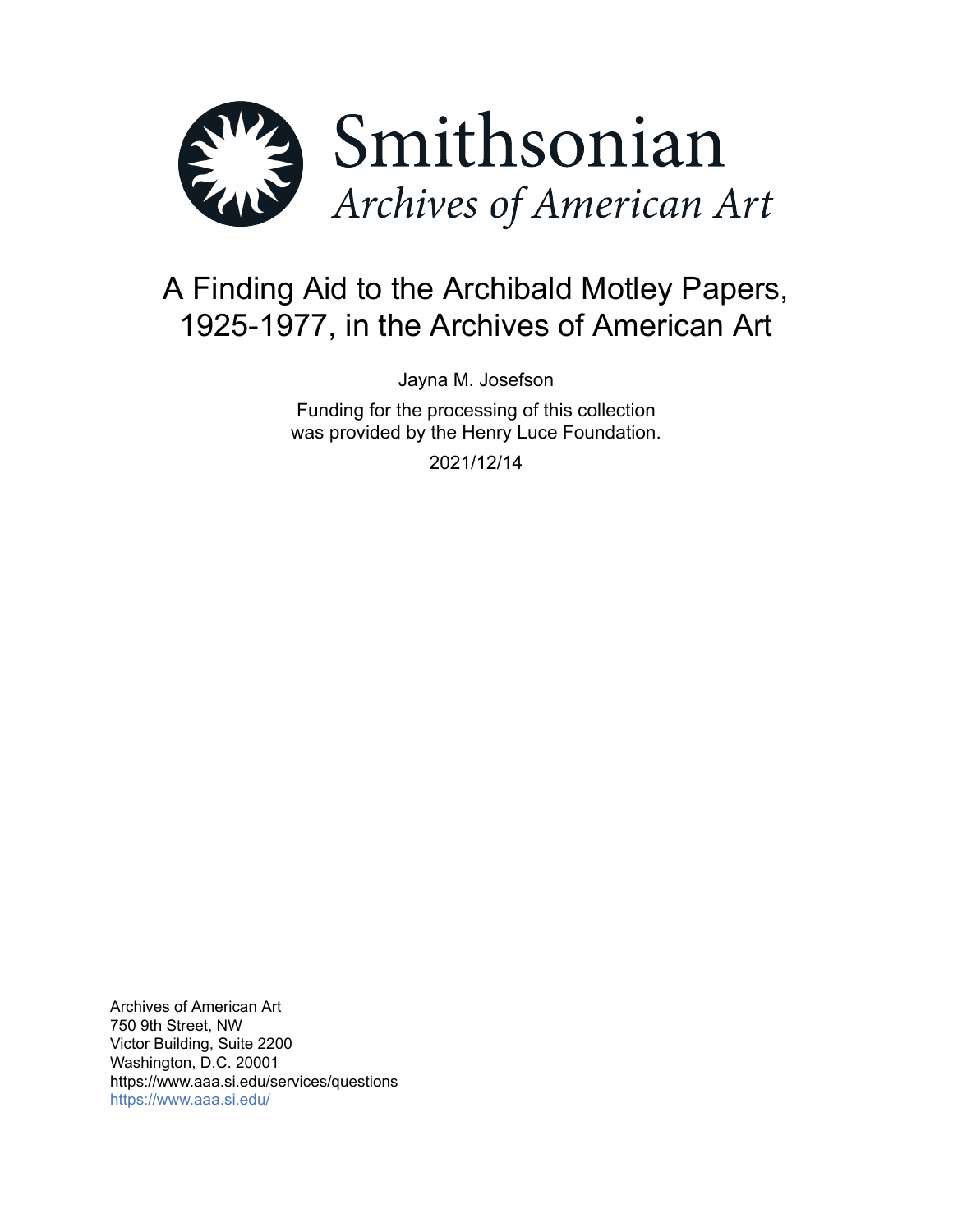## **Table of Contents**

<span id="page-1-0"></span>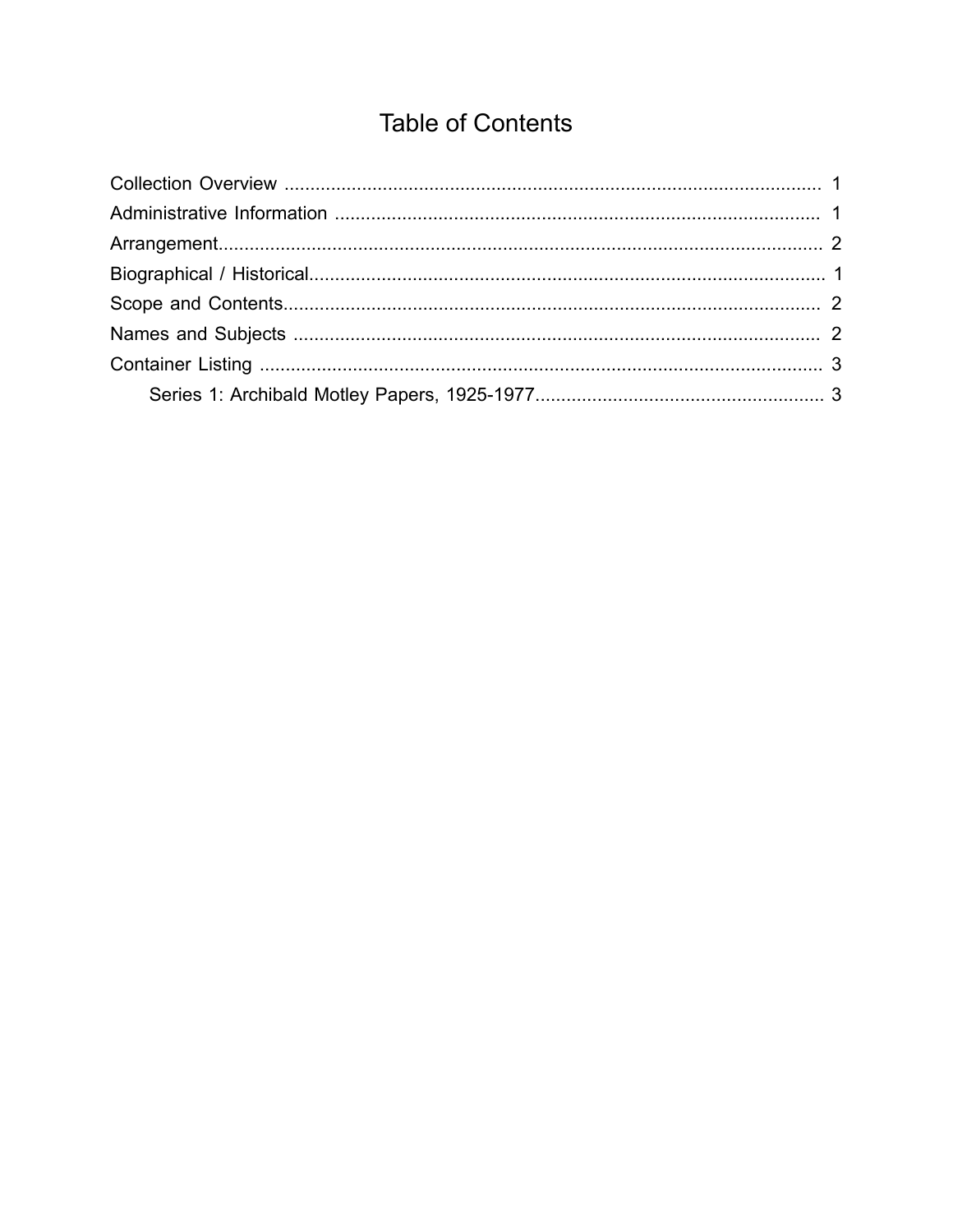## <span id="page-2-0"></span>**Collection Overview**

| <b>Repository:</b> | Archives of American Art                                                                                                                                                                                                                                                 |
|--------------------|--------------------------------------------------------------------------------------------------------------------------------------------------------------------------------------------------------------------------------------------------------------------------|
| Title:             | Archibald Motley papers                                                                                                                                                                                                                                                  |
| Date:              | 1925-1977                                                                                                                                                                                                                                                                |
| Identifier:        | AAA.motlarch                                                                                                                                                                                                                                                             |
| Creator:           | Motley, Archibald John, 1891-1981                                                                                                                                                                                                                                        |
| Extent:            | 71 Items                                                                                                                                                                                                                                                                 |
| Language:          | English.                                                                                                                                                                                                                                                                 |
| Summary:           | The papers of African American painter Archibald Motley consist of 71<br>items and date from 1925-1977. Found are photocopies of biographical<br>material, correspondence, clippings and exhibition catalogs. Also found<br>are three photographs of Motley's paintings. |

## <span id="page-2-1"></span>**Administrative Information**

#### Acquisition Information

Donated 1978 by Archie Motley, son of Archibald Motley, Jr.

#### Available Formats

The collection is photocopies. The collection is also available on 35mm microfilm reel 3161.

#### Processing Information

The collection was processed and a finding aid created by Jayna Josefson in 2021.

#### Preferred Citation

Archibald Motley Papers, 1925-1977. Archives of American Art, Smithsonian Institution.

#### **Restrictions**

Use of original papers requires an appointment and is limited to the Archives' Washington, D.C., Research Center. Microfilmed materials must be consulted on microfilm. Contact Reference Services for more information.

## <span id="page-2-2"></span>**Biographical / Historical**

Archibald Motley, Jr. (1891-1981) was an African American painter known for his contributions to the Harlem Renaissance and his depictions of Black life.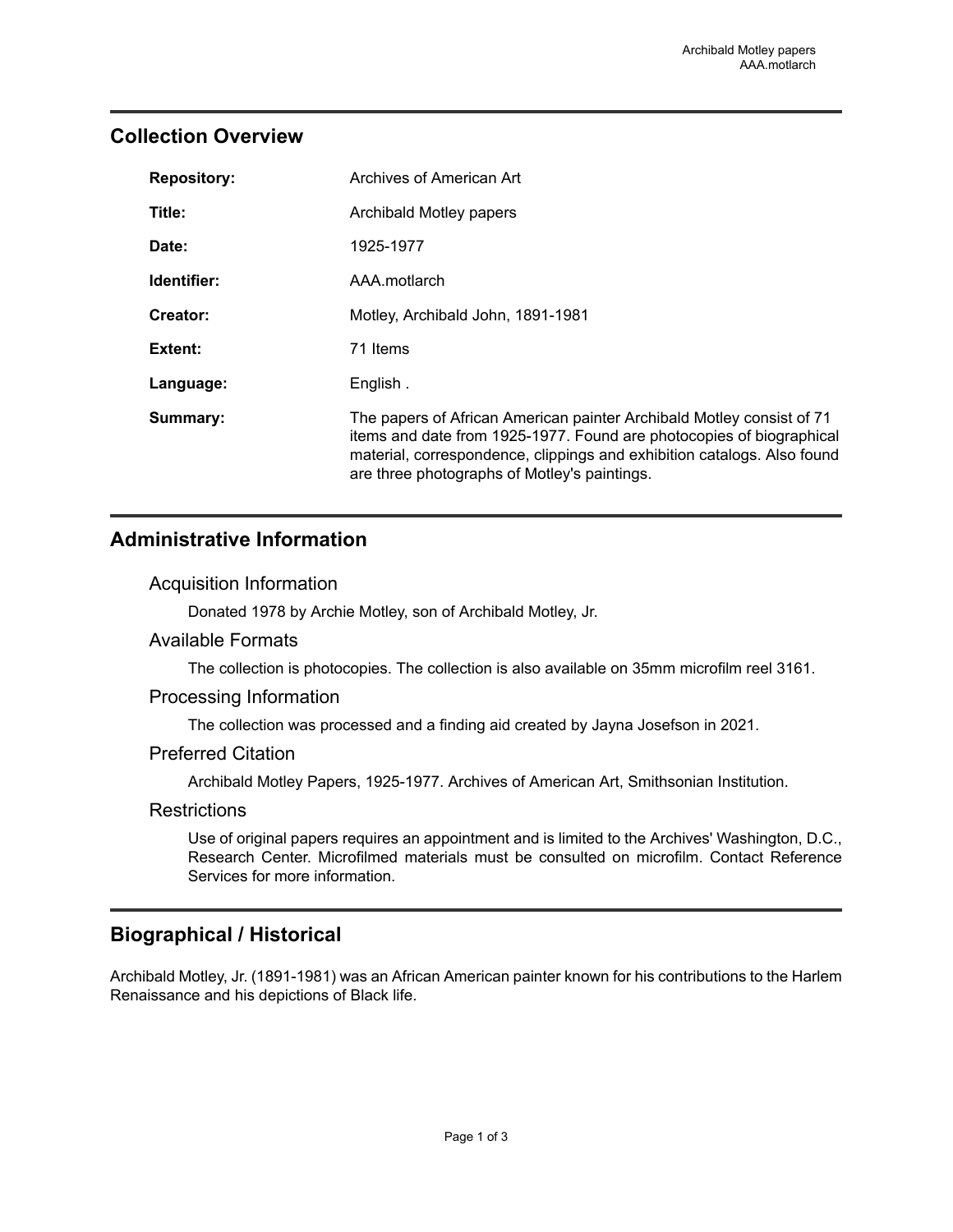## <span id="page-3-1"></span>**Scope and Contents**

The papers of African American painter Archibald Motley consist of 71 items and date from 1925-1977. Found are photocopies of biographical material, correspondence, clippings and exhibition catalogs. Also found are three photographs of Motley's paintings.

## <span id="page-3-0"></span>**Arrangement**

Due to the small size of this collection the papers are arranged as one series.

Series 1: Archibald Motley papers, 1925-1977 (Folder 1; 71 Items)

## <span id="page-3-2"></span>Names and Subject Terms

This collection is indexed in the online catalog of the Smithsonian Institution under the following terms:

Subjects:

African American artists

Occupations:

Painters -- Illinois -- Chicago